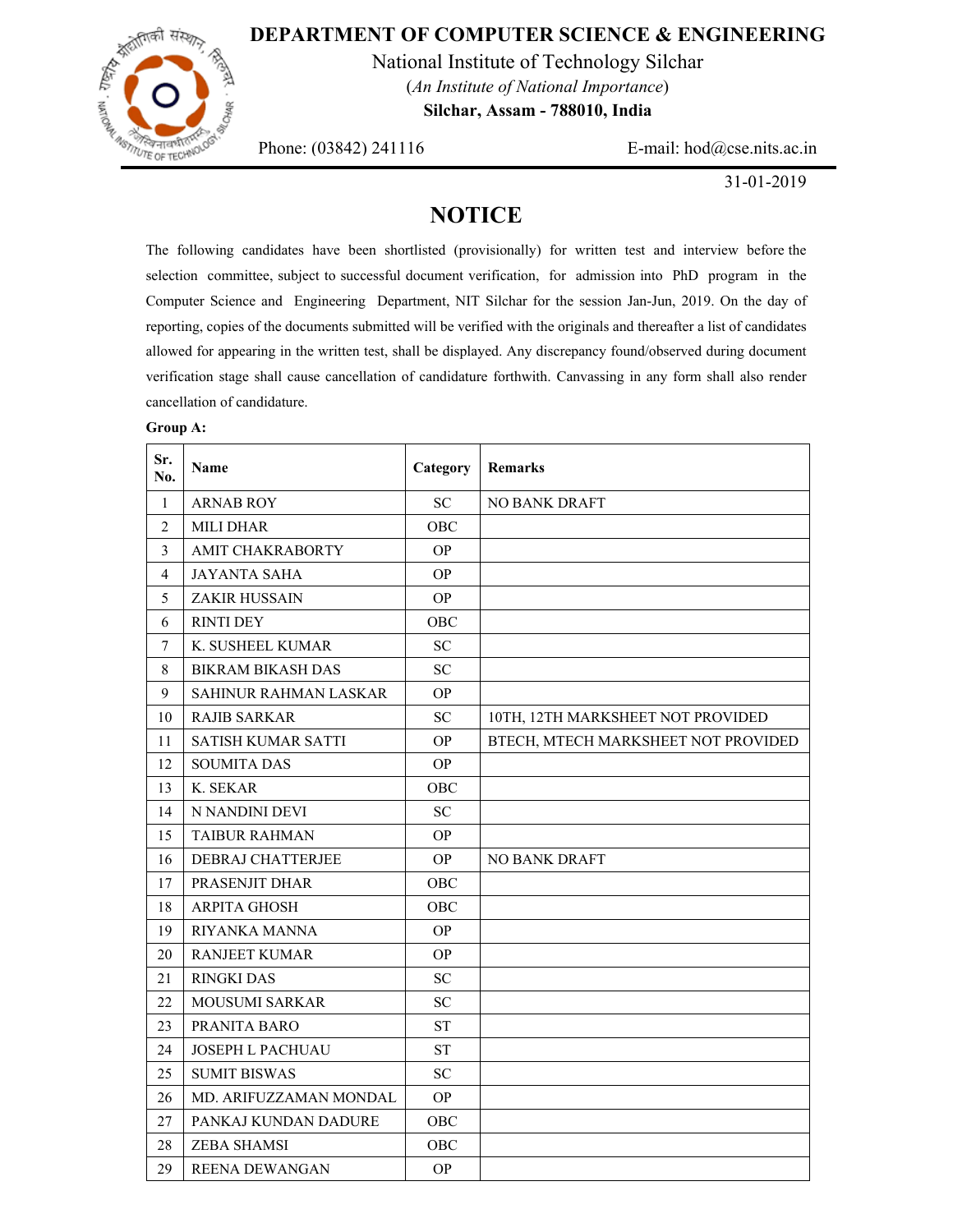

# **DEPARTMENT OF COMPUTER SCIENCE & ENGINEERING**

National Institute of Technology Silchar (*An Institute of National Importance*)

**Silchar, Assam - 788010, India** 

Phone: (03842) 241116 E-mail: hod@cse.nits.ac.in

| 30 | PRADEEPTA KUMAR DASH     | <b>OP</b>  |                                                    |  |
|----|--------------------------|------------|----------------------------------------------------|--|
| 31 | <b>KUMKUM BALA</b>       | OP.        | 10TH, 12TH, BTECH MARKSHEET NOT<br><b>PROVIDED</b> |  |
| 32 | SUCHARITA NATH SHARMA    | <b>OP</b>  |                                                    |  |
| 33 | PUNIT KUMAR CHAUBEY      | <b>OP</b>  |                                                    |  |
| 34 | <b>ARPITA BANIK</b>      | <b>OP</b>  |                                                    |  |
| 35 | NAZIR SHABBIR            | <b>OBC</b> |                                                    |  |
| 36 | <b>DOLLY DAS</b>         | SC.        | NO BANK DRAFT                                      |  |
| 37 | ANAND KUMAR OHM          | <b>OBC</b> |                                                    |  |
| 38 | SRI RAJA RAJESWARI THOTA | <b>OBC</b> | NO BANK DRAFT                                      |  |
| 39 | LAXMAN SUBBU NAIK        | SC.        |                                                    |  |
| 40 | <b>SOURAV SHIL</b>       | <b>OBC</b> | Only e-mail copy received                          |  |
| 41 | LEELKANTH DEWANGAN       | <b>OBC</b> |                                                    |  |

### **Group B:**

| Sr.<br>No.     | Appl.<br><b>Type</b> | <b>Name</b>                   | Category   | <b>Remarks</b>                                |
|----------------|----------------------|-------------------------------|------------|-----------------------------------------------|
| 1              | $\mathbf{R}$         | NAGESHWAR NATH PANDEY         | <b>OP</b>  |                                               |
| $\overline{2}$ | $\mathsf{R}$         | PUNIT KUMAR CHAUBEY           | <b>OP</b>  |                                               |
| 3              | R                    | <b>CHAITALI CHOUDHURY</b>     | <b>SC</b>  | Only e-mail copy received                     |
| $\overline{4}$ | $\mathsf{R}$         | <b>ANJI REDDY VAKA</b>        | <b>OP</b>  |                                               |
| 5              | <b>PT</b>            | PAROMITA GOSWAMI              | <b>OP</b>  |                                               |
| 6              | <b>PT</b>            | <b>RAVI SINGH</b>             | <b>OP</b>  | EDUCATION DOCUMENTS NOT<br><b>SUBMITTED</b>   |
| 7              | <b>PT</b>            | DIPANWITA THAKUR              | <b>OP</b>  |                                               |
| 8              | <b>PT</b>            | <b>GAUTAM PAL</b>             | <b>OP</b>  |                                               |
| 9              | <b>PT</b>            | <b>SAIFUDDIN AHMED</b>        | <b>OP</b>  |                                               |
| 10             | <b>PT</b>            | <b>RIJU DAS</b>               | <b>SC</b>  |                                               |
| 11             | <b>PT</b>            | <b>ATANU MAJUMDER</b>         | <b>SC</b>  |                                               |
| 12             | <b>PT</b>            | <b>RAJESH KUMAR YADAV</b>     | <b>OBC</b> |                                               |
| 13             | <b>PT</b>            | DEWAN LMDADUL ISLAM           | <b>OP</b>  | BTECH MARKSHEET NOT PROVIDED                  |
| 14             | <b>PT</b>            | <b>BISWANATH DEY</b>          | <b>OP</b>  |                                               |
| 15             | <b>PT</b>            | <b>GOLUGIRI NV RAJA REDDY</b> | <b>OP</b>  | BTECH, MTECH MARKSHEET NOT<br><b>PROVIDED</b> |
| 16             | <b>PT</b>            | <b>MD AHSAN SIDDIQUI</b>      |            |                                               |
| 17             | <b>PT</b>            | <b>SURAJ DEB BARMA</b>        | <b>ST</b>  |                                               |
| 18             | <b>PT</b>            | <b>GURUNATH G. MACHHALE</b>   | <b>OBC</b> |                                               |
| 19             | <b>PT</b>            | <b>RAHUL G. SONKAMBLE</b>     | <b>SC</b>  |                                               |
| 20             | PT                   | SHAIK JOHNY BASHA             | <b>OP</b>  |                                               |
| 21             | <b>PT</b>            | <b>BHANDARI MAHESH ASHOK</b>  | <b>OP</b>  | 10TH, 12TH MARKSHEET NOT<br><b>PROVIDED</b>   |